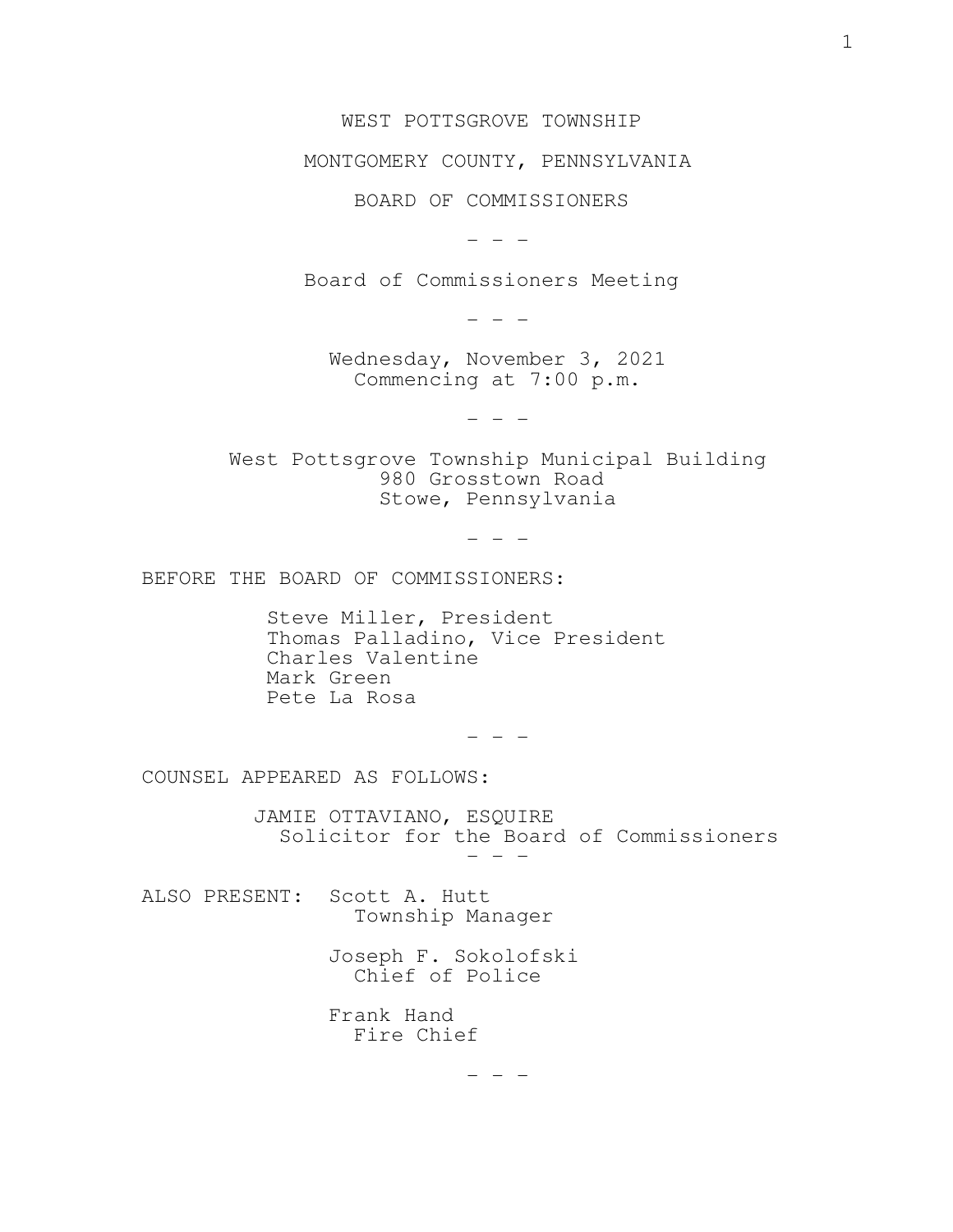to order. 1 COMMISSIONER MILLER: I call the meeting 2

Valentine. COMMISSIONER MILLER: Commissioner COMMISSIONER GREEN: Yes. COMMISSIONER MILLER: Commissioner Green. COMMISSIONER LA ROSA: Yes. Commissioner La Rosa. Commissioner Valentine. COMMISSIONER MILLER: Seconded by motion. COMMISSIONER VALENTINE: I'll second that from Commissioner Green to approve the minutes. COMMISSIONER MILLER: I have a motion to approve the minutes. COMMISSIONER GREEN: I'll make a motion for the approval of the minutes. All right. I need a motion and a second Chief, Frank Hand. Ottaviano, Police Chief Joe Sokolofski, and our Fire Manager Scott Hutt, Township Solicitor Jamie Commissioner La Rosa, Commissioner Miller, Township Palladino, Commissioner Valentine, Commissioner Green, Tonight we have with us Commissioner Thank you, everybody, for coming tonight. 3 4 5 6 7 8 9 10 11 12 13 14 15 16 17 18 19 20 21 22 23 24 25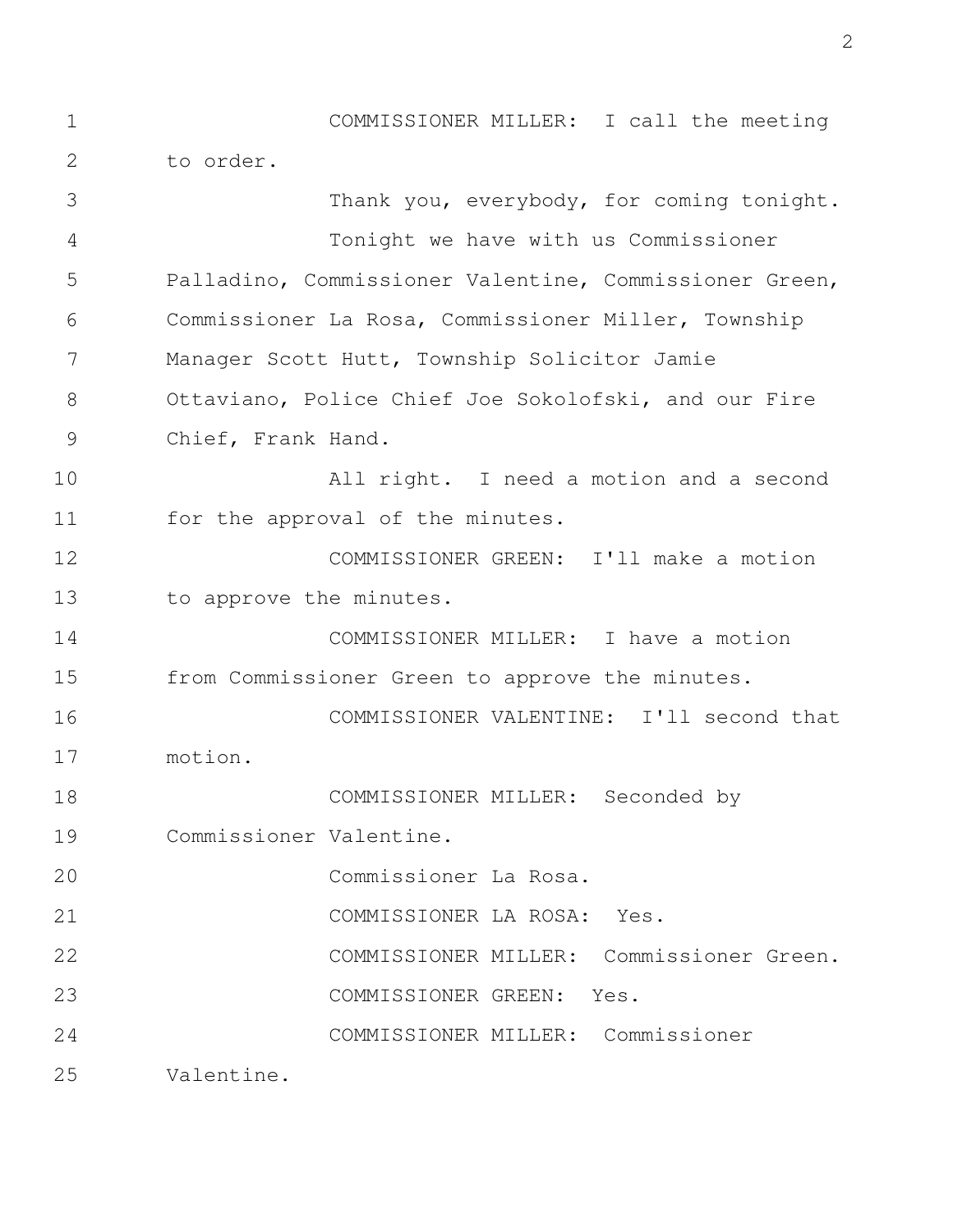COMMISSIONER PALLADINO: Yes. Palladino. COMMISSIONER MILLER: Commissioner COMMISSIONER VALENTINE: Yes. Valentine. COMMISSIONER MILLER: Commissioner COMMISSIONER GREEN: Yes. COMMISSIONER MILLER: Commissioner Green. COMMISSIONER LA ROSA: Yes. Commissioner La Rosa? Green. MR. MILLER: Seconded by Commissioner MR. GREEN: I'll second it. Commissioner La Rosa. COMMISSIONER MILLER: I have a motion by motion. COMMISSIONER LA ROSA: I'll make a report. I will need a motion and a second for that. Next on the agenda is the financial also, so the minutes have been approved. COMMISSIONER MILLER: And I vote yes COMMISSIONER PALLADINO: Yes. Palladino. COMMISSIONER MILLER: Commissioner 1 COMMISSIONER VALENTINE: Yes. 2 3 4 5 6 7 8 9 10 11 12 13 14 15 16 17 18 19  $2.0$  21 22 23 24 25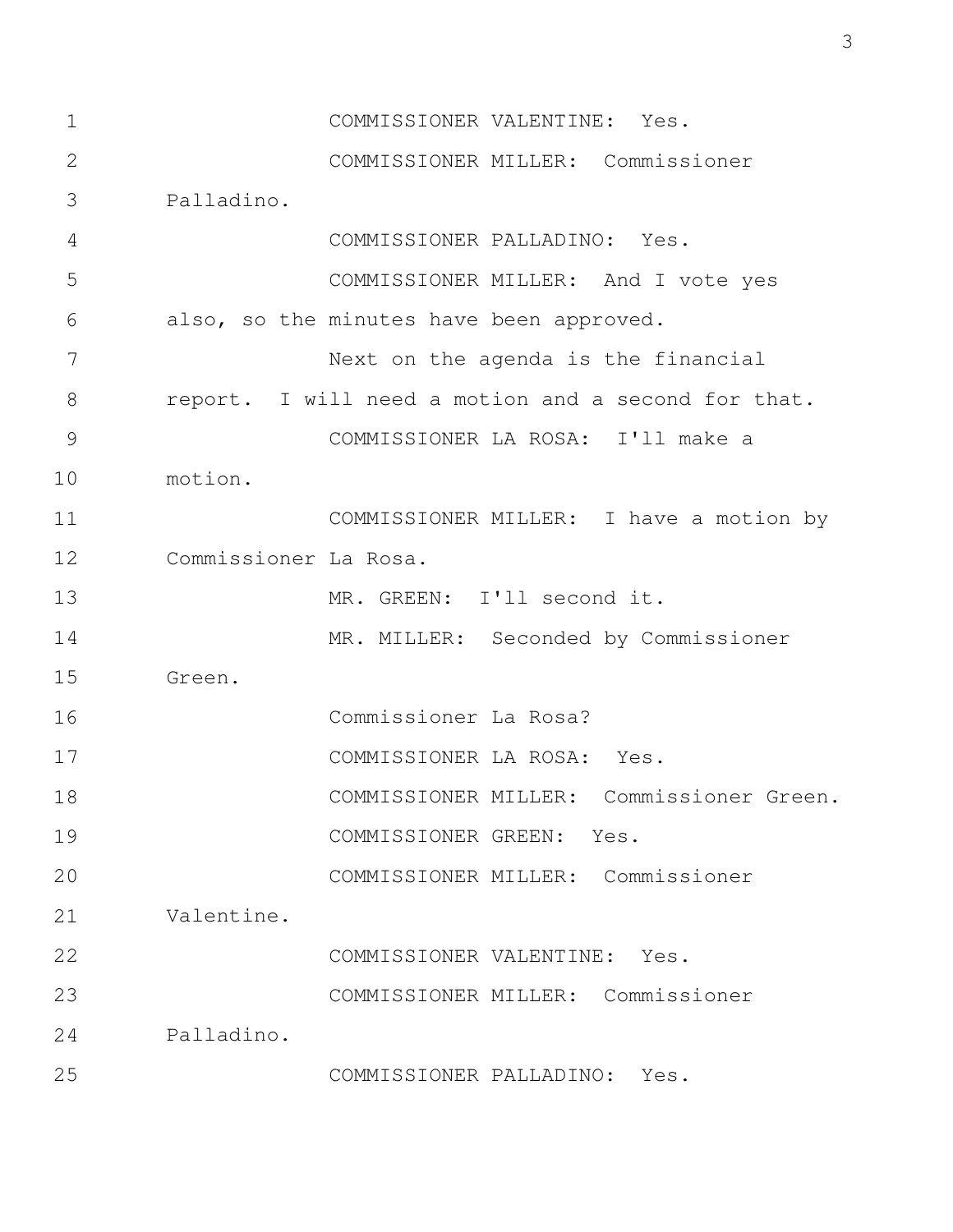Okay. At this time, we'll take citizens Scott, please pay the bills. COMMISSIONER MILLER: And I'll vote yes. COMMISSIONER PALLADINO: Yes. Palladino. COMMISSIONER MILLER: Commissioner COMMISSIONER VALENTINE: Yes. Valentine. COMMISSIONER MILLER: Commissioner COMMISSIONER GREEN: Yes. COMMISSIONER MILLER: Commissioner Green. COMMISSIONER LA ROSA: Yes. Commissioner La Rosa. Commissioner La Rosa. COMMISSIONER MILLER: Seconded by COMMISSIONER LA ROSA: I'll second. Commissioner Green. COMMISSIONER MILLER: Motion by bills. COMMISSIONER GREEN: Motion to pay the need a motion and a second to pay the bills. dated November 3, 2021. If there's no questions, I'll Next, the payment of bills. The bill is that is complete. 1 COMMISSIONER MILLER: I also vote yes, so 2 3 4 5 6 7 8 9 10 11 12 13 14 15 16 17 18 19  $20$  21 22 23 24 25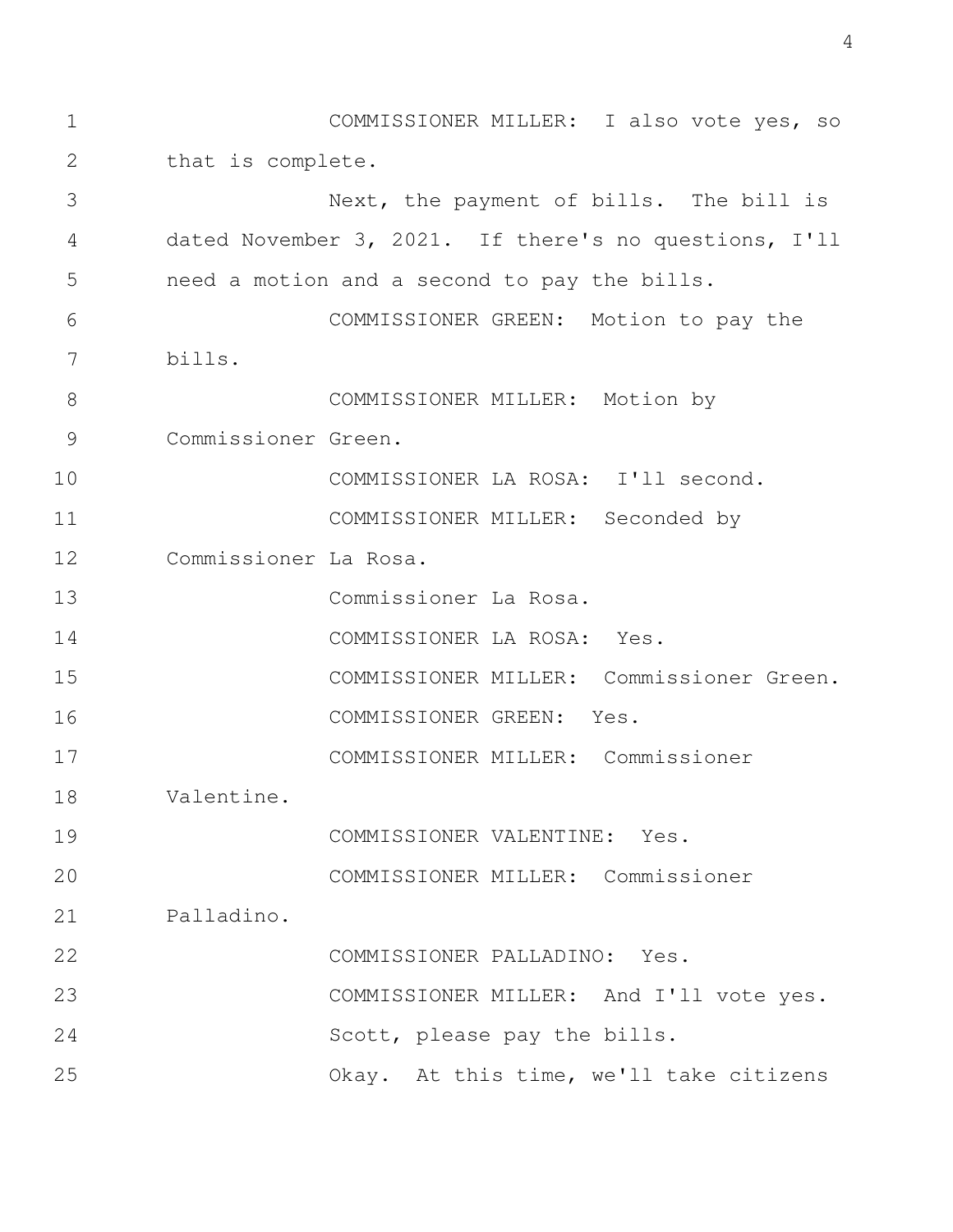1 comments on agenda items only.

Anyone?

2

was no citizens comments. Okay. Let the record reflect that there 3 4

Palladino. Next on the agenda, Commissioner 5 6

That's all I have. thought it was a good night. year before. Maybe the chill and the wind. We attendance really wasn't out there like it was the Halloween night, and it was a quiet night. And the we had a couple of people out on Town Watch on COMMISSIONER VALENTINE: For Town Watch, Commissioner Valentine. much, Commissioner Palladino. COMMISSIONER MILLER: Thank you very The rest of my report will follow. fees were \$3,471. Construction costs were \$60,100. And completed permits were eight. Building permit complaint was solved. 12 rental permits were issued. were four permits issued. There was one hearing. One rental inspections. 20 permit inspections. There use and occupancy licenses. 12 units were inspected, there were two code calls, two code inspections, nine COMMISSIONER PALLADINO: Under the code, 7 8 9 10 11 12 13 14 15 16 17 18 19 20 21 22 23 24 25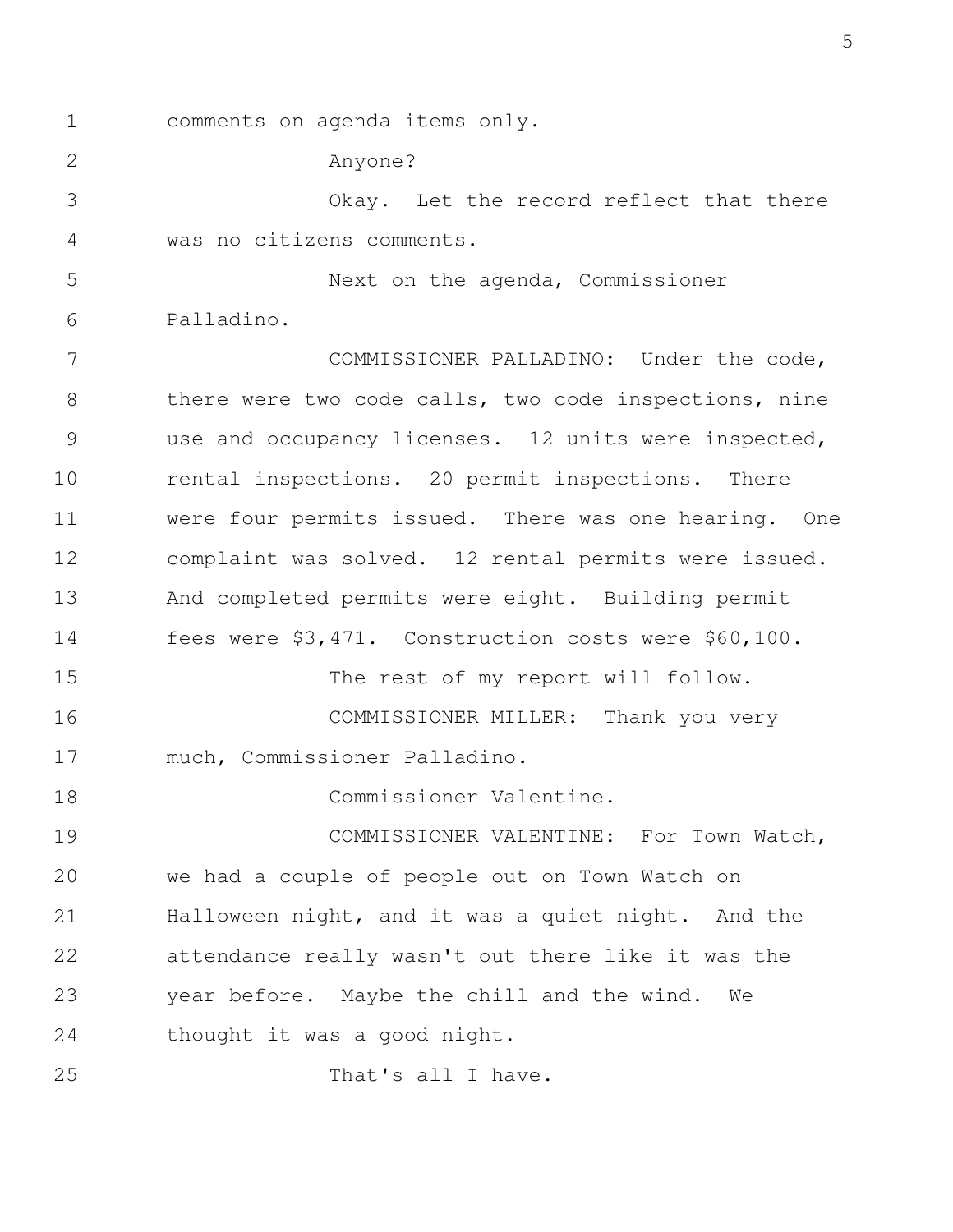that's pretty good. in the township, as far as fire services go. So week and keep each other abreast of what is going on or Scott reaches out to me, every week. We talk every I want you all to know that I reach out, my report. Just a couple of minutes before I get to program of covering West Pottsgrove Township for fire. It's my first time here since we've started the First of all, I'm thankful to be here. CHIEF HAND: Thank you, commissioner. Chief? fire report. Frank Hand is here. So I'm going to ask him to do the Tonight, as I stated, our fire chief, much. 1 COMMISSIONER MILLER: Thank you very 2 3 4 5 6 7 8 9 10 11 12 13 14 15 16 17

It went well. The police department has been great to police and fire really had to work together that day. I think we only had one incident up on 422 where the needed from each other for fire and police services. expectations for each other of what we thought we he first came in; that was very productive. We set Pottstown. I had a meeting with the police chief when I've been here three years now in 18 19 20 21 22 23 24 25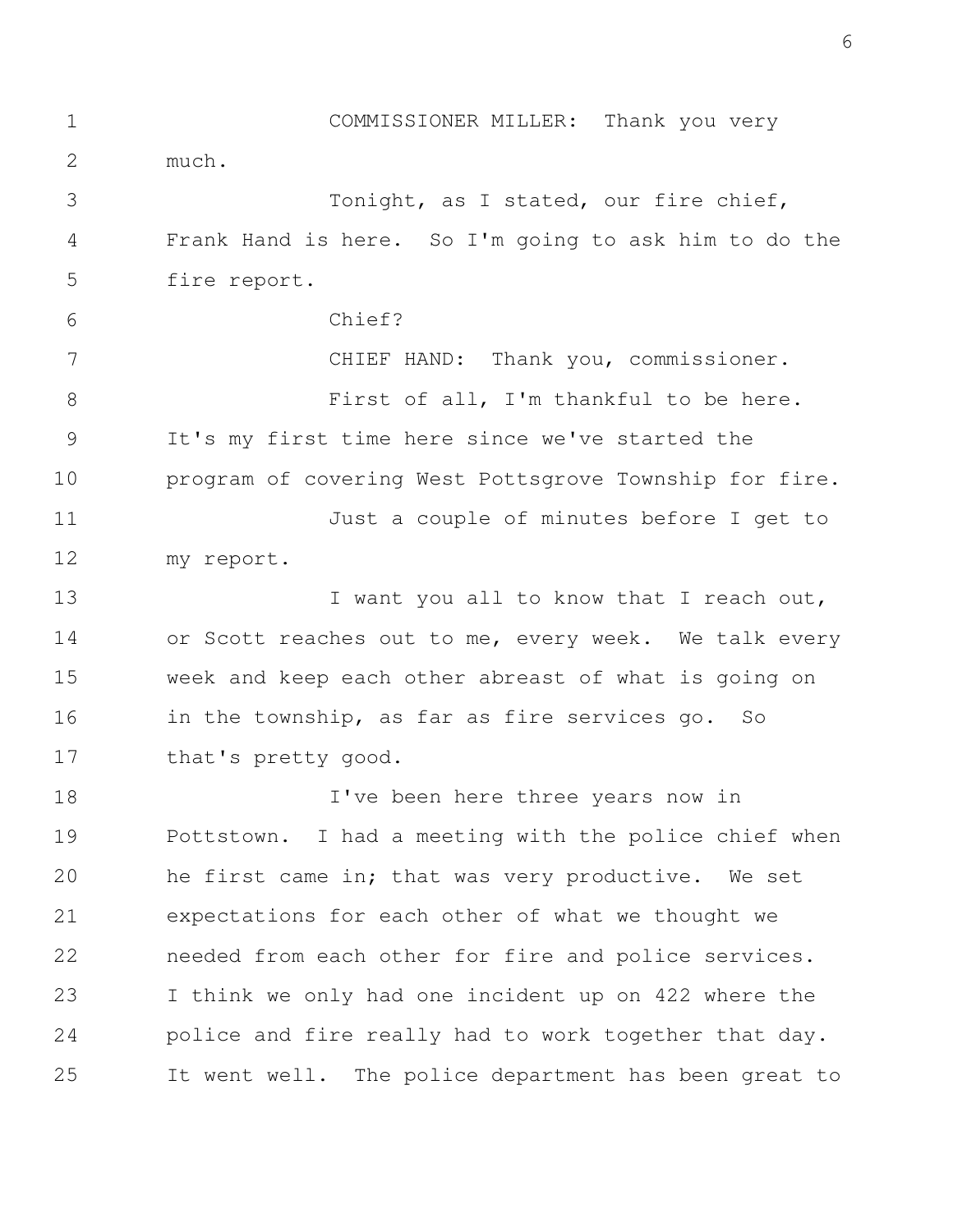when we were just in Pottstown. 1 work with on my end. I never worked with them before 2

those records, per se. would be with the Stowe Fire Company; so we don't have January to August, when we changed over, those records since we've started providing fire service. And from is because there hasn't been any significant issues those numbers are zero. And the only reason that is, loss. I don't know if Scott shares it with you. But our report, we talk about preincident loss and actual there's one thing I wanted to talk about on that. In I give Scott the monthly report. And 3 4 5 6 7 8 9 10 11 12

West Pottsgrove. because we weren't getting the final printouts for of. I have to actually research them individually, have two overlapping calls for the year that we know the record keeping was before August. But we only number could be skewed a little bit because of the way of October, we had no overlapping calls. And this in the month of September  $--$  I'm sorry  $--$  in the month overlap. So I'm able to add that to our report. And some overlap issues, concerns over fire responses with about was, I know when this first happened, there was The other thing I wanted to talk to you 13 14 15 16 17 18 19 20 21 22 23 24

25

One was, there was a structure call in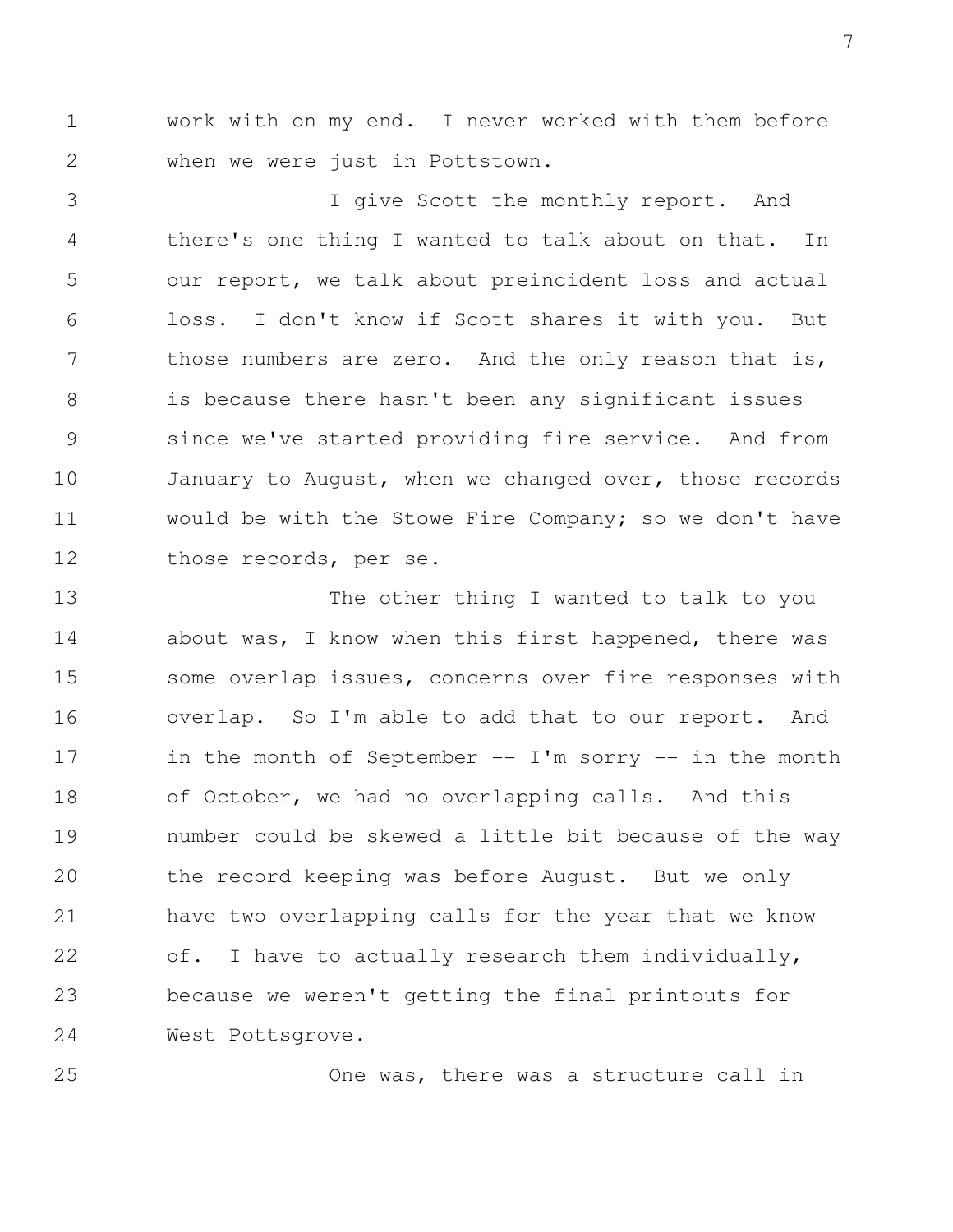full records from January to August. better idea as time goes on, because I didn't have many, and it's not that significant. But I'll have a was one of the concerns before. There aren't that time in West Pottsgrove. So those overlapping calls came through. There was two emergencies at the same Pottsgrove. And then the other one was back when Ida town. And we were able to cover with Upper 1 West Pottsgrove, where Pottstown had to go back to 2 3 4 5 6 7 8 9

to match the one you guys did for me. they're putting theirs out now, and we had to redo it you for doing that. I heard that tonight. Because better picture of me and a better article. So thank caught some slack because your magazine sort of had a you guys before I give the report was, I kind of The other thing that I wanted to thank 10 11 12 13 14 15 16

standard force that initial response. And for the trucks with four people. So we're meeting all the seconds to get into town. And that's basically three scene, we've been averaging about five minutes and 11 was, from the time we get the call until we get on the any significance. But the biggest thing  $-$  again  $$ responded to in West Pottsgrove. None of them were of October, there was only three incidents that we Real quick. For the incidents in 17 18 19 20 21 22 23 24 25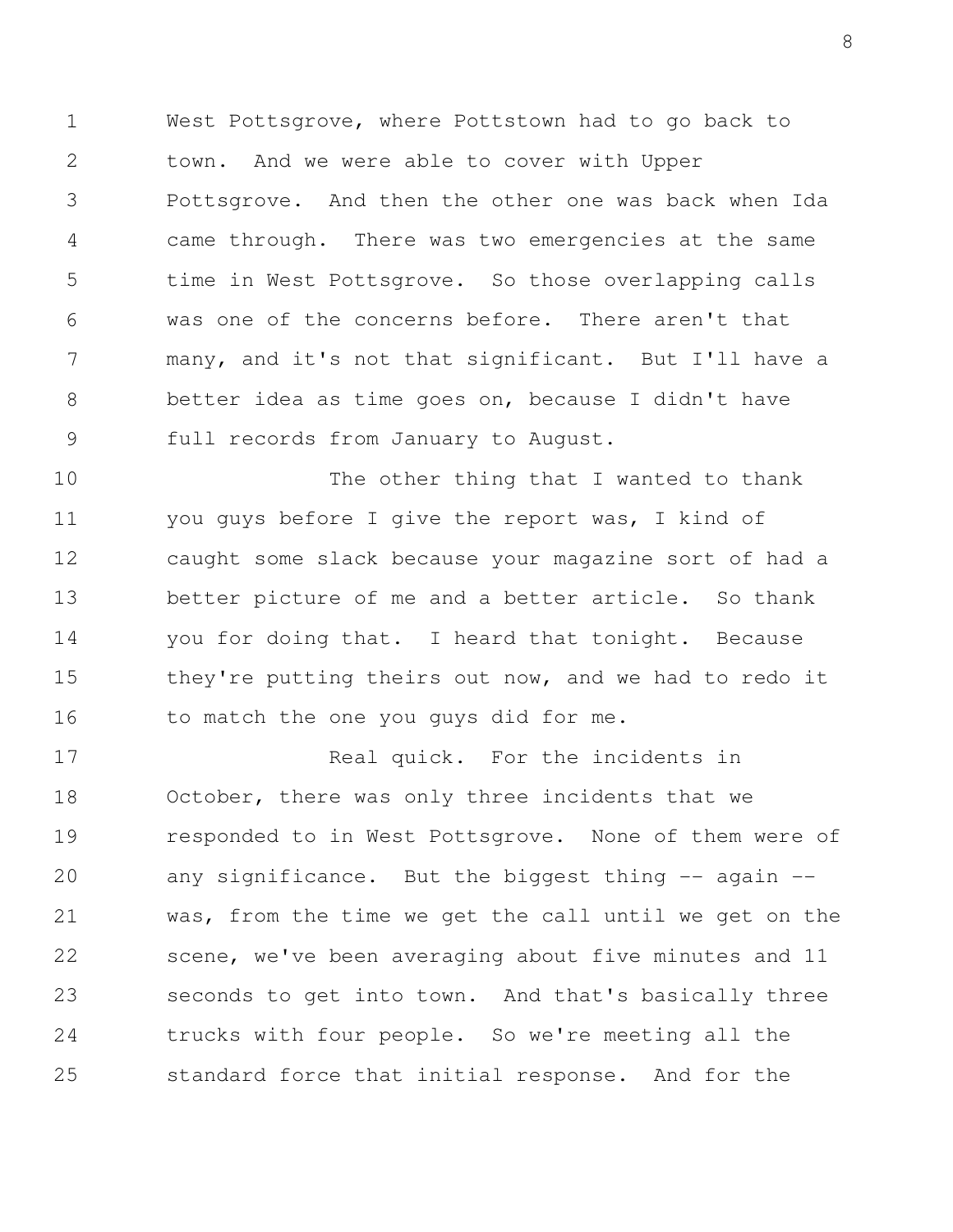Thank you. guys. Other than that, that's my report for you the day. It's like, somebody needs help, and that's the end of going, oh, my God, we're going to West Pottsgrove. in Pottstown. When the bell rings, our guys aren't we're providing the same level of service that we do just want people in your community to understand that beating that by three minutes through the year. So I minutes 90 percent of the time. And you can see we're dispatch to on-scene, you have to be there within nine they set the standard. And the standard is, from which is the National Fire Protection Association, location. Again, the importance of that is, the NFTA, six minutes and five seconds, from dispatch to on calls, they came out to the average of all calls was end of Sell Road, Manatawny, down in there. And those further ride for us sometimes, and that's that lower know that there was some calls that are a little 1 year, that comes out to a little bit higher. I do 2 3 4 5 6 7 8 9 10 11 12 13 14 15 16 17 18 19 20 21

CHIEF HAND: Thank you. like to turn that over to our police chief. All right. On the police side, I would COMMISSIONER MILLER: Thank you, chief. 22 23 24 25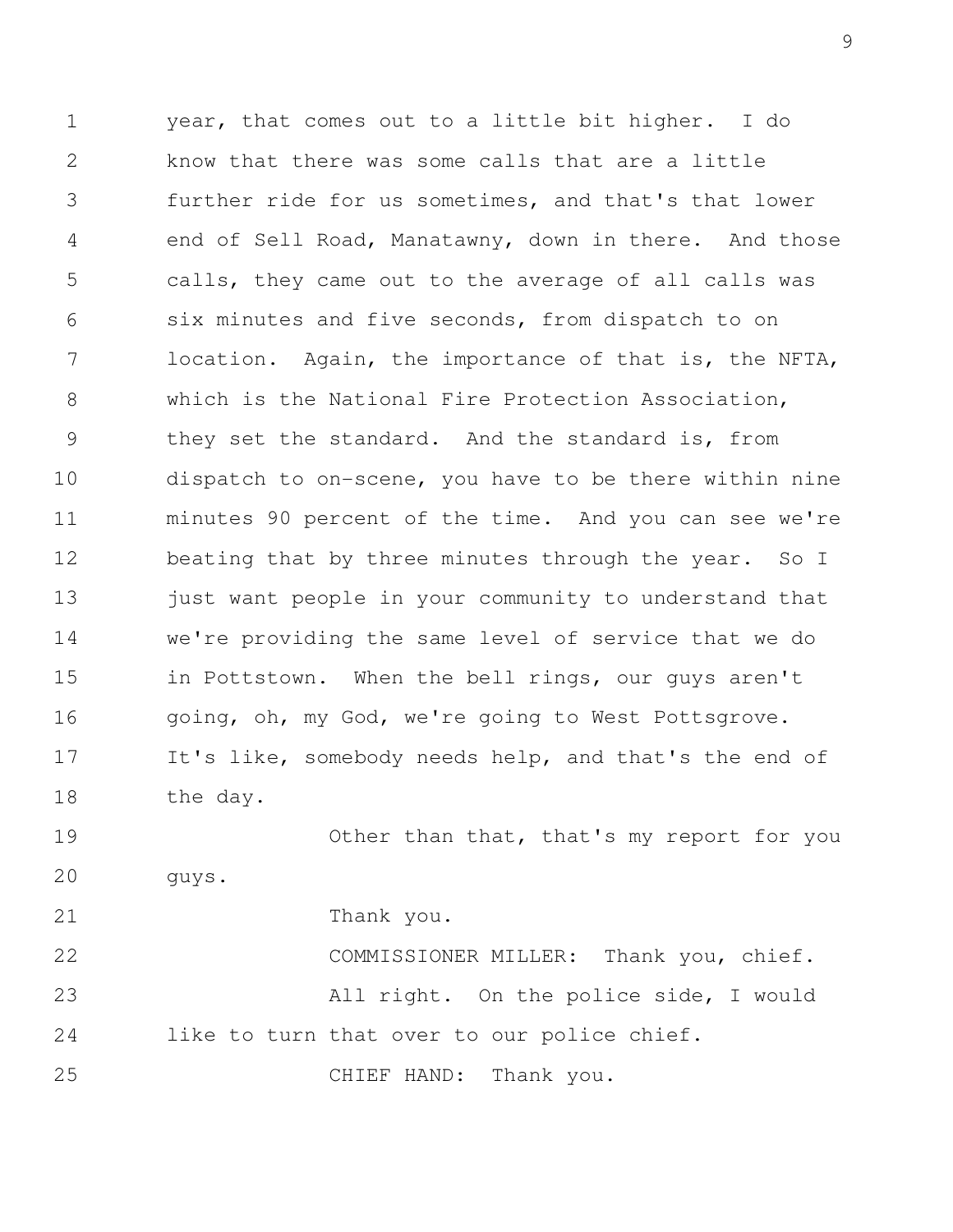space. More details will be coming forward on that. six quads, community center, and commercial retail single-family detached homes, 28 twins, 258 townhomes, Hanover Meadows Retirement Village. That includes 137 mixed-use district in the Township; and also, a Ordinance amendment; a rezoning of the village of what was discussed at the meeting were the Bee manager for attending the meeting on our behalf. Some Planning Committee. I'd like to thank our township The only thing to report is the Regional COMMISSIONER LA ROSA: Thank you. All right. Commissioner La Rosa. COMMISSIONER MILLER: Thank you, chief. Enforcement letters. three impounded vehicles, and issued 64 Code We had three criminal arrests, tagged cars. We put a total of 5,496 miles on the 885 minutes at Upland Square. of 38, which was the same as September; and a total of For Upland Square calls, we had a total were no juvenile arrests. month. Of those calls, 32 involved juveniles. there which was a 23 percent increase from the previous 1 For the month of October, calls were 410, 2 3 4 5 6 7 8 9 10 11 12 13 14 15 16 17 18 19 20 21 22 23 24 25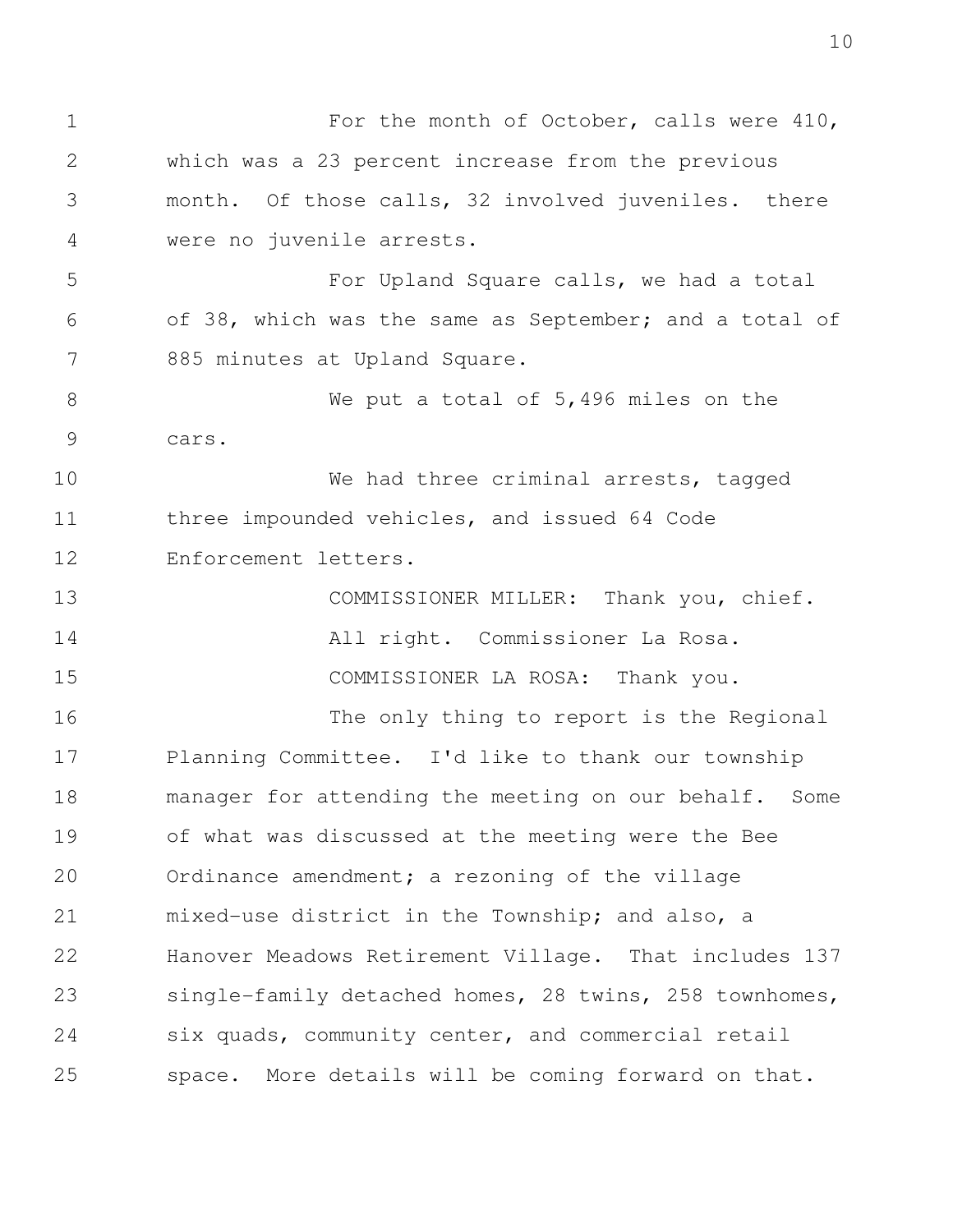residents may know, our Township Secretary, Joanne Township Administration. As some of the impacts. We do have machinery for more time, due to the weather we did go forward with addressing some areas of need. did not cooperate as much as we had hoped. Although ceiling repair has continued this week. The weather MR. HUTT: Public Works. The cracked Scott. Our manager's report. much. COMMISSIONER MILLER: Thank you very That's all I have. Thank you. month, so I will have two to read next month. I did not get a recycling report this in to cover for fire, and EMS on that. told me today, we have someone from Pottstown coming so they're ready to be here for that. As Frank just FEMA and -- will be here. Everyone has been notified, November 16. So we will be being audited by -- both Generating Station drill will be coming up on Tuesday, Under emergency management, our Limerick COMMISSIONER GREEN: Yes. Commissioner Green. 1 MR. MILLER: Thank you. 2 3 4 5 6 7 8 9 10 11 12 13 14 15 16 17 18 19 20 21 22 23 24 25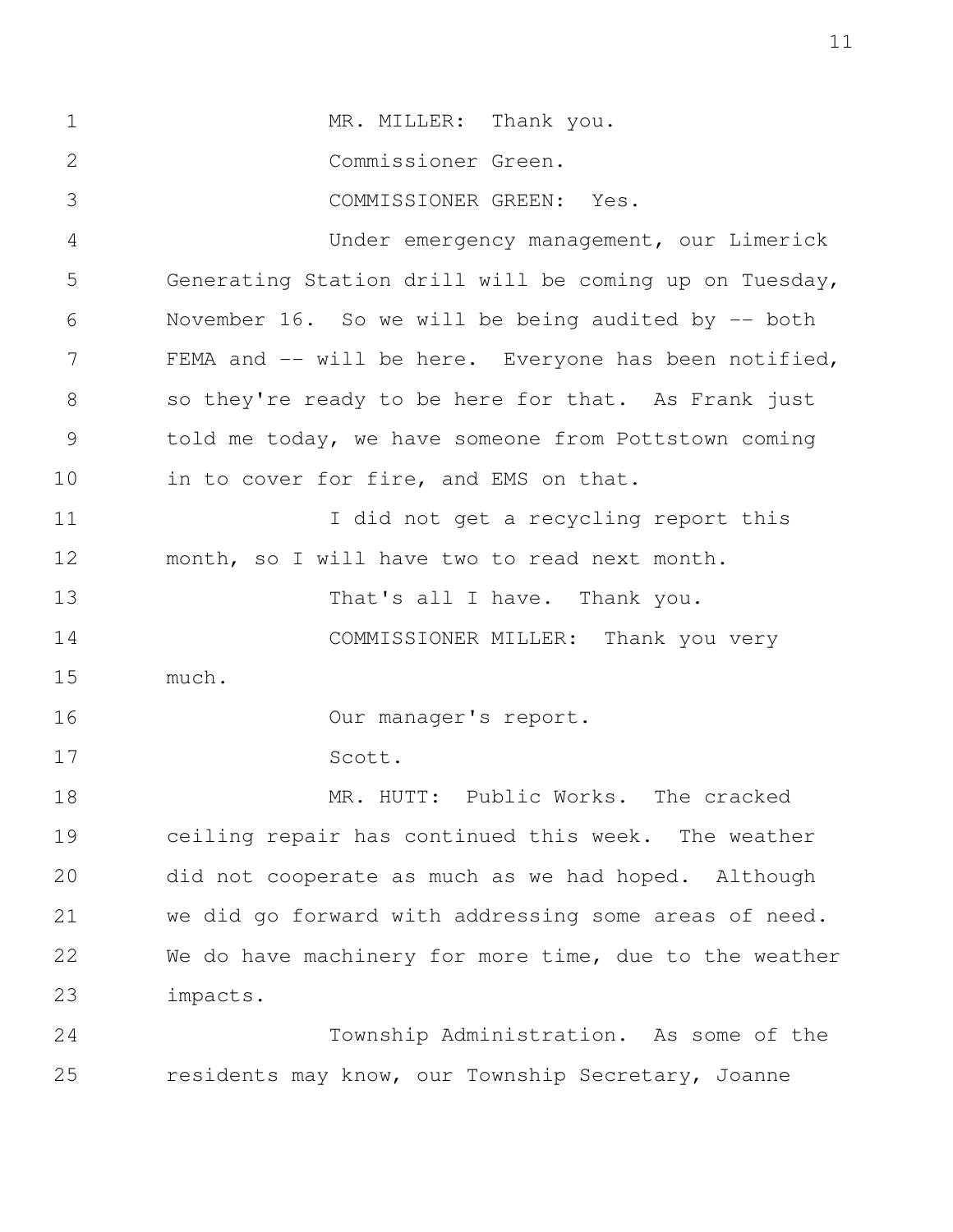time with her family. the Township, and wish her well as she spends more be missed. We thank her for her long-time service to that would take me too long to go into. Joanne will managing pavilion rentals, among numerous other things books balanced, coordinating different departments, During that time, she did a phenomenal job keeping the been with the Township for 16 and a half years. 1 Herb has submitted her intent to retire. Joanne has 2 3 4 5 6 7 8 9

scheduled for Tuesday, November 9th. project. We have our preconstruction meeting Bursich Associates, the sanitary sewer 10 11 12

this project was completed. very happy with the quality and the speed with which performed prior to final payment being issued. We're approaching closeout. Final punch-list items will be School Lane, Phase Two. This project is 13 14 15 16 17

approval at the November workshop meeting. anticipate final payment will be requested for restoration and of the remaining laterals. We up the final punch list items, including curb Bradley and their third party contractors are wrapping Grosstown Road sanitary sewer project. 18 19 20 21 22 23

leaf and yard waste collection dates remaining are For Waste Management, a reminder that 24 25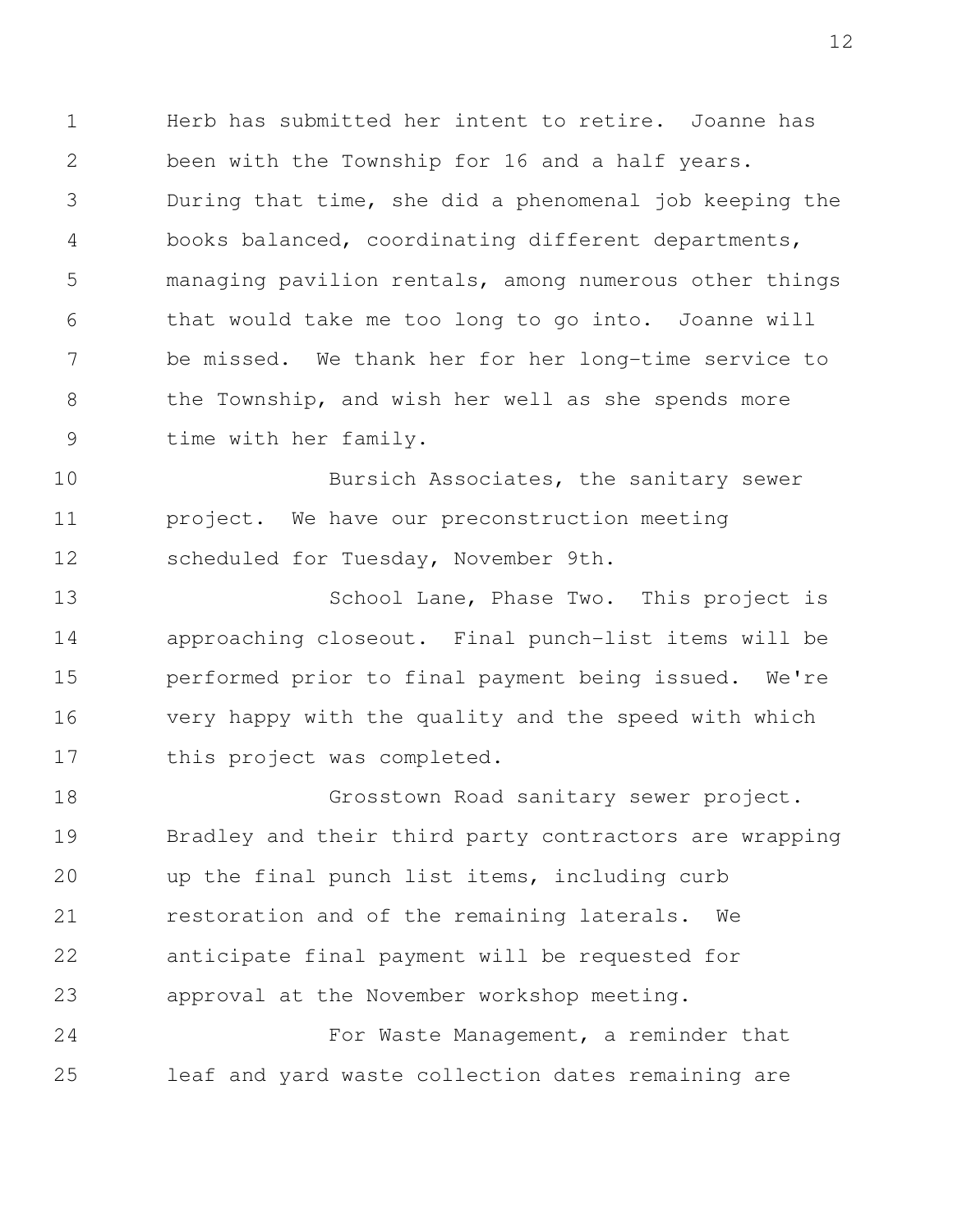1 November 9th and 23rd.

they will remain there two additional weeks. right by the entrance to our township building, and well as other stakeholders. The survey is located improvement and meet the needs of the students, as get responses from the community to identify areas of Pottsgrove School District is trying to 2 3 4 5 6 7

have that available soon. recently received insurance information, we should November 1st. Due to some staffing issues and to finalize that. Advertised copy will be available currently coordinating with our employees and boards received our insurance options and rates, and are to finalize our final 2022 budget. We recently Township financials. We are working hard 8 9 10 11 12 13 14 15

submitted. And our MMO payment to the state has been Relief, has been allocated to the proper group. Yearly requirements such as Firemen's 16 17 18 19

for the work that I performed on behalf of the Each commissioner has a copy of my report MR. OTTAVIANO: Thank you. Next will be our solicitor, Jamie. much. COMMISSIONER MILLER: Thank you very 20 21 22 23 24 25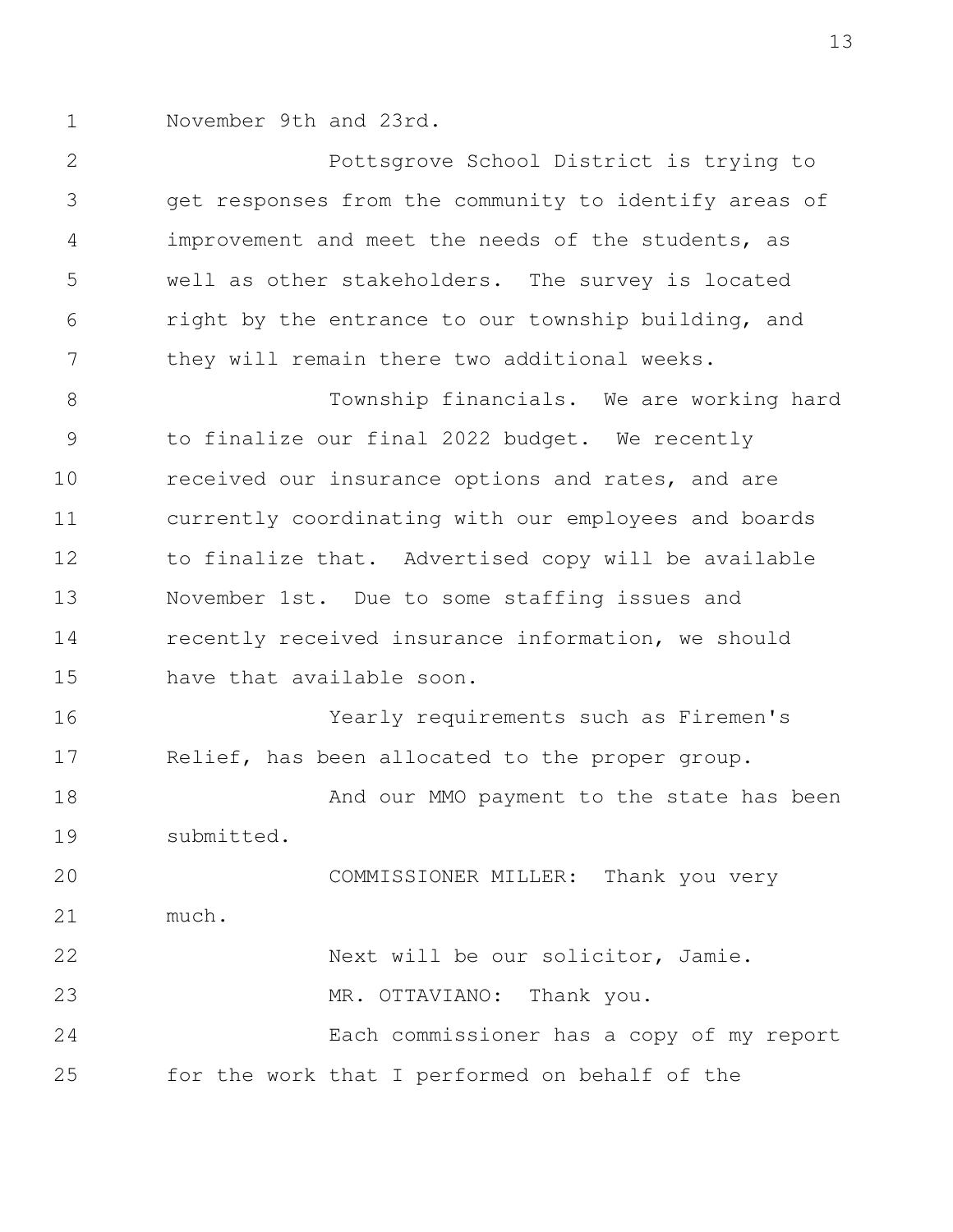were  $-$ don't know about the whole town. I know some streets COMMISSIONER MILLER: No, no, no. I MS. JOHNS: I just wanted to -- $-$ COMMISSIONER MILLER: I can only say that day, and it wasn't picked up yet. the recycle was not picked up today. Today is recycle I want to know if you guys are aware that AUDIENCE MEMBER: Gail Johns. your name so she can take it down. COMMISSIONER MILLER: You have to state name? AUDIENCE MEMBER: Do I have to state my name. I'd just ask that you raise your hand and state your citizens' comments on anything, not just agenda items. All right. At this time, we will take much. COMMISSIONER MILLER: Thank you very that I have for my report. If no one has any questions, that's all very self-explanatory. October 5th. There are three tasks indicated and are 1 Township since our regularly scheduled meeting on 2 3 4 5 6 7 8 9 10 11 12 13 14 15 16 17 18 19 20 21 22 23 24 25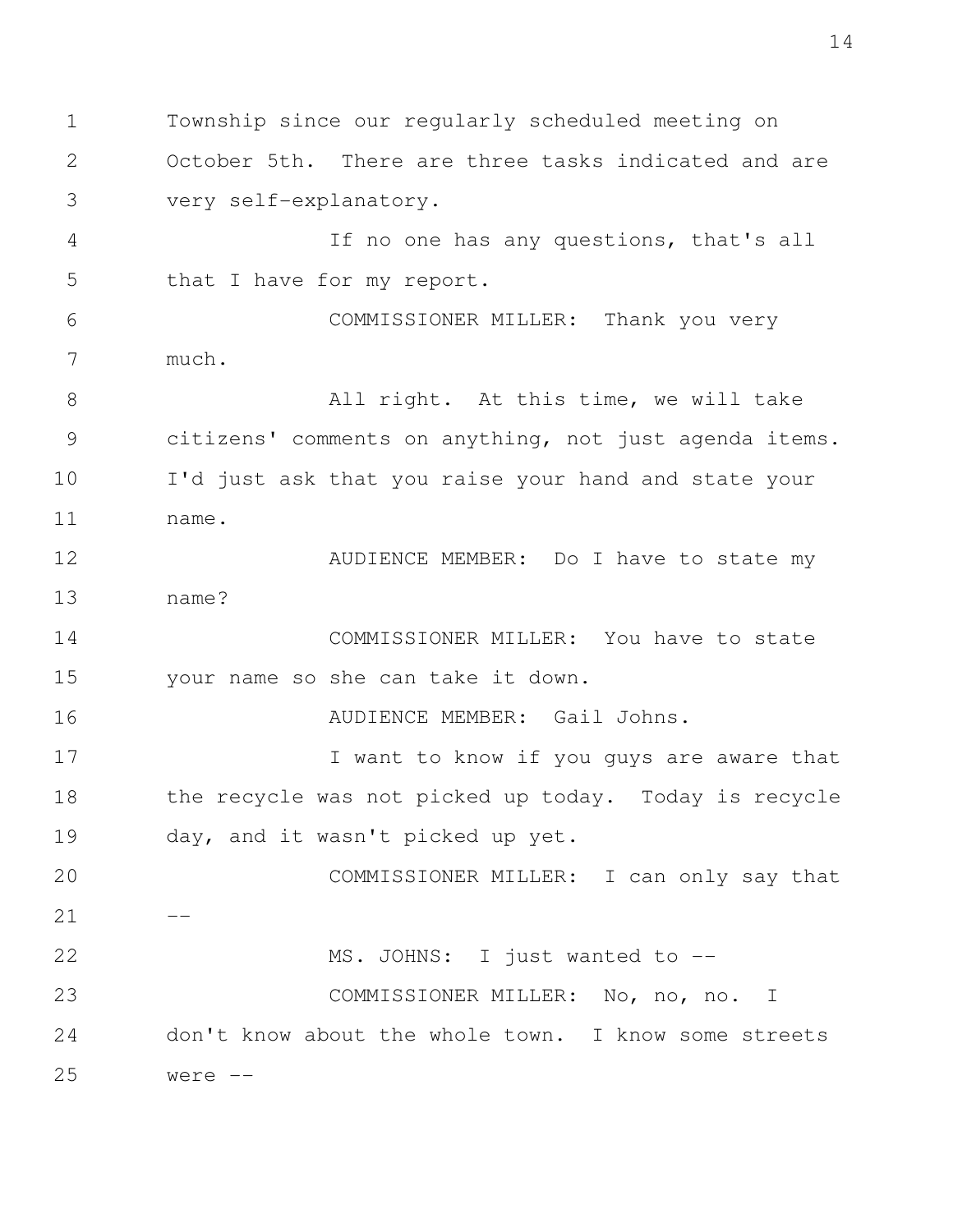in? MR. LA ROSA: What kind of shape is it I'll listen to you. it back. either a discussion or a motion to allow her to have COMMISSIONER MILLER: So I would ask for her church would benefit more from this. previously donated to the pool property. She believes her desire to relocate the gazebo that her family to the Board, which you all have a copy of, regarding Weikel of Race Street. She submitted correspondence MR. HUTT: I received one from Danielle All right. Scott, any correspondence? Any other citizens comments? Thank you. look into that tomorrow. COMMISSIONER MILLER: All right. We'll I'm letting you know that it wasn't picked up. with what you said, let you know if there's a problem. MS. JOHNS: I'm just following through were out there, but I don't know how much of the  $-$ disagreeing with you. I'm just saying, I know they COMMISSIONER MILLER: Right. I'm not Street and Sell Road were not picked up. 1 MS. JOHNS: I can tell you, Manatawny 2 3 4 5 6 7 8 9 10 11 12 13 14 15 16 17 18 19 20 21 22 23 24 25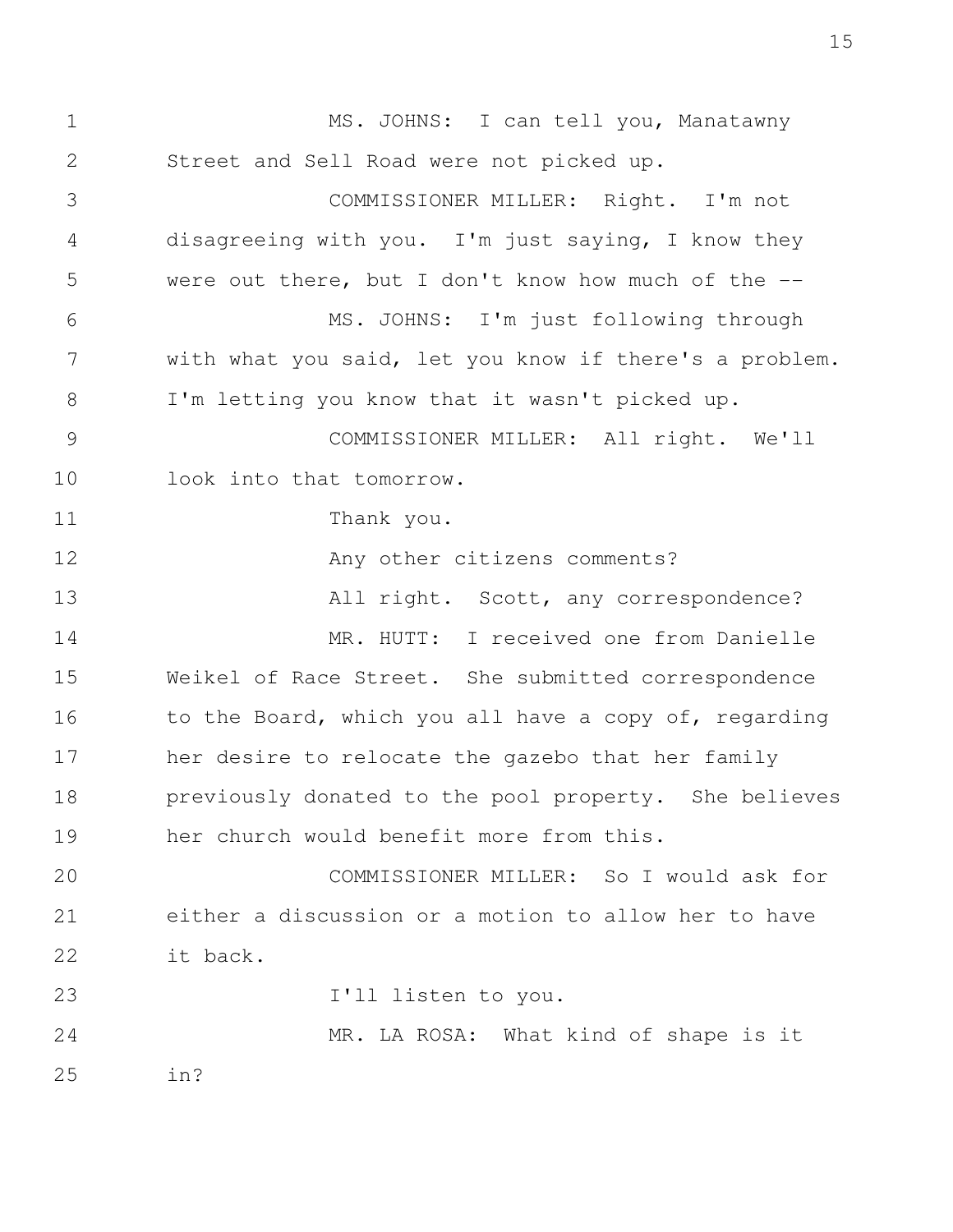COMMISSIONER MILLER: Seconded by COMMISSIONER GREEN: I'll second it. from Mr. La Rosa. COMMISSIONER MILLER: So I have a motion some -- okay. COMMISSIONER LA ROSA: Possibly, with motion to allow the woman to get her gazebo back? COMMISSIONER MILLER: Are you making a a good neighbor, I would vote to let her take it out. COMMISSIONER LA ROSA: If you want to be grants or something down the road. replacing that could be something we can address with MR. HUTT: I think if it's missing, wasn't there. concerned, it would be a big gap in the park if it COMMISSIONER LA ROSA: As far as I'm my opinion. be an asset to the park when we get it done. That's COMMISSIONER GREEN: I would say it would so I have to kind of back out. MR. LA ROSA: I'm a member of the church, an unused property and relocated to the church. it would be better if it was not deteriorating away in not getting any use up there, currently. She believes 1 MR. HUTT: It's in fair shape. It's just 2 3 4 5 6 7 8 9 10 11 12 13 14 15 16 17 18 19 20 21 22 23 24 25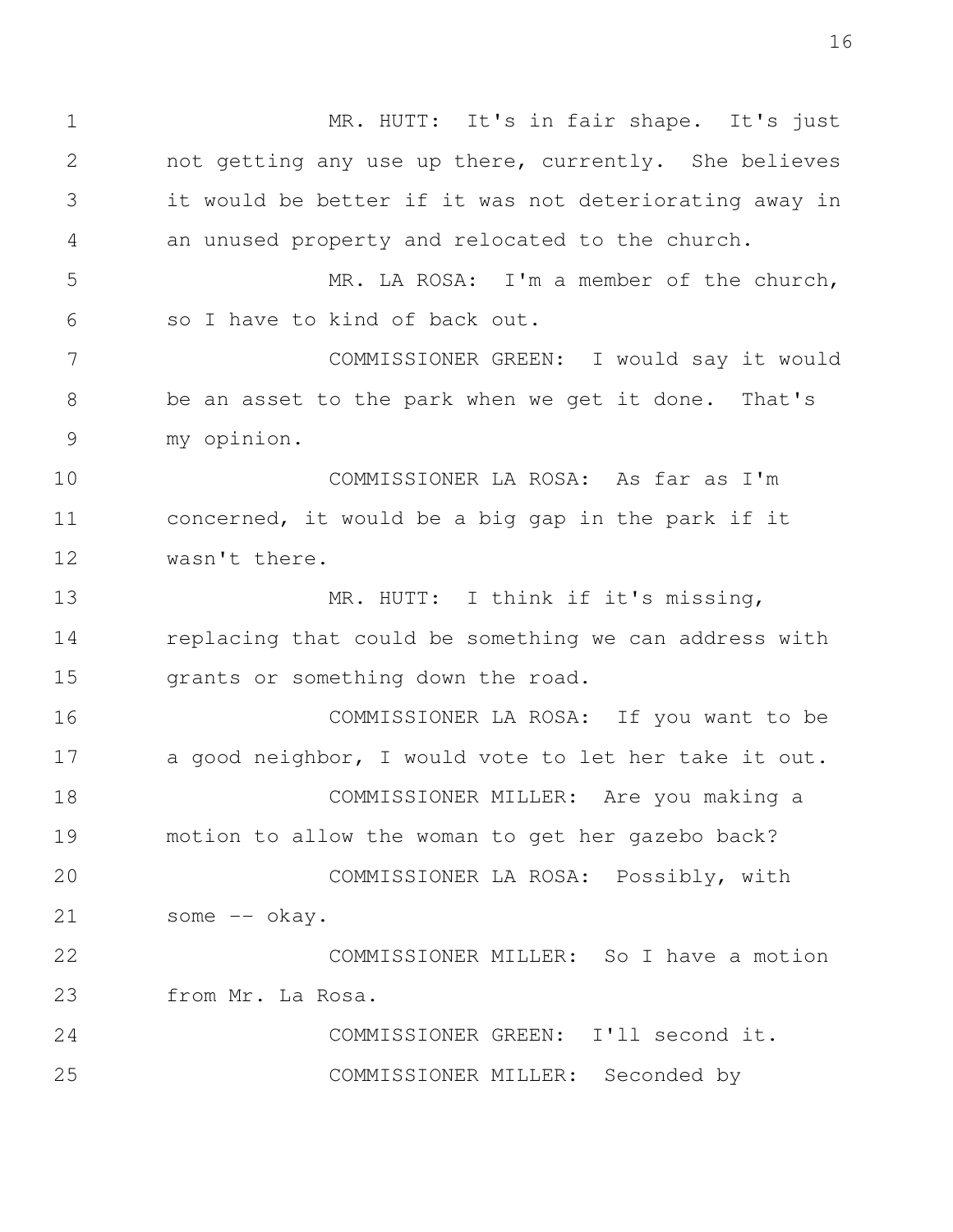1 Commissioner Green.

COMMISSIONER MILLER: Commissioner COMMISSIONER VALENTINE: Yes. Valentine. COMMISSIONER MILLER: Commissioner COMMISSIONER GREEN: Yes. COMMISSIONER MILLER: Commissioner Green. COMMISSIONER LA ROSA: Yes. Commissioner La Rosa. Commissioner Green seconded that. COMMISSIONER MILLER: All right. And COMMISSIONER GREEN: I'll second it. arrangements to get it. that we would allow her to get it, but she has to make COMMISSIONER MILLER: So your motion is COMMISSIONER LA ROSA: Fine. take care of moving it. COMMISSIONER GREEN: She said they would us for assistance. don't know. We give permission, maybe she could ask them, or possibly our guys could help move it. I COMMISSIONER LA ROSA: If we could help MR. HUTT: They would make arrangements. question. Are they paying to move it? COMMISSIONER VALENTINE: I have a 2 3 4 5 6 7 8 9 10 11 12 13 14 15 16 17 18 19  $2.0$  21 22 23 24 25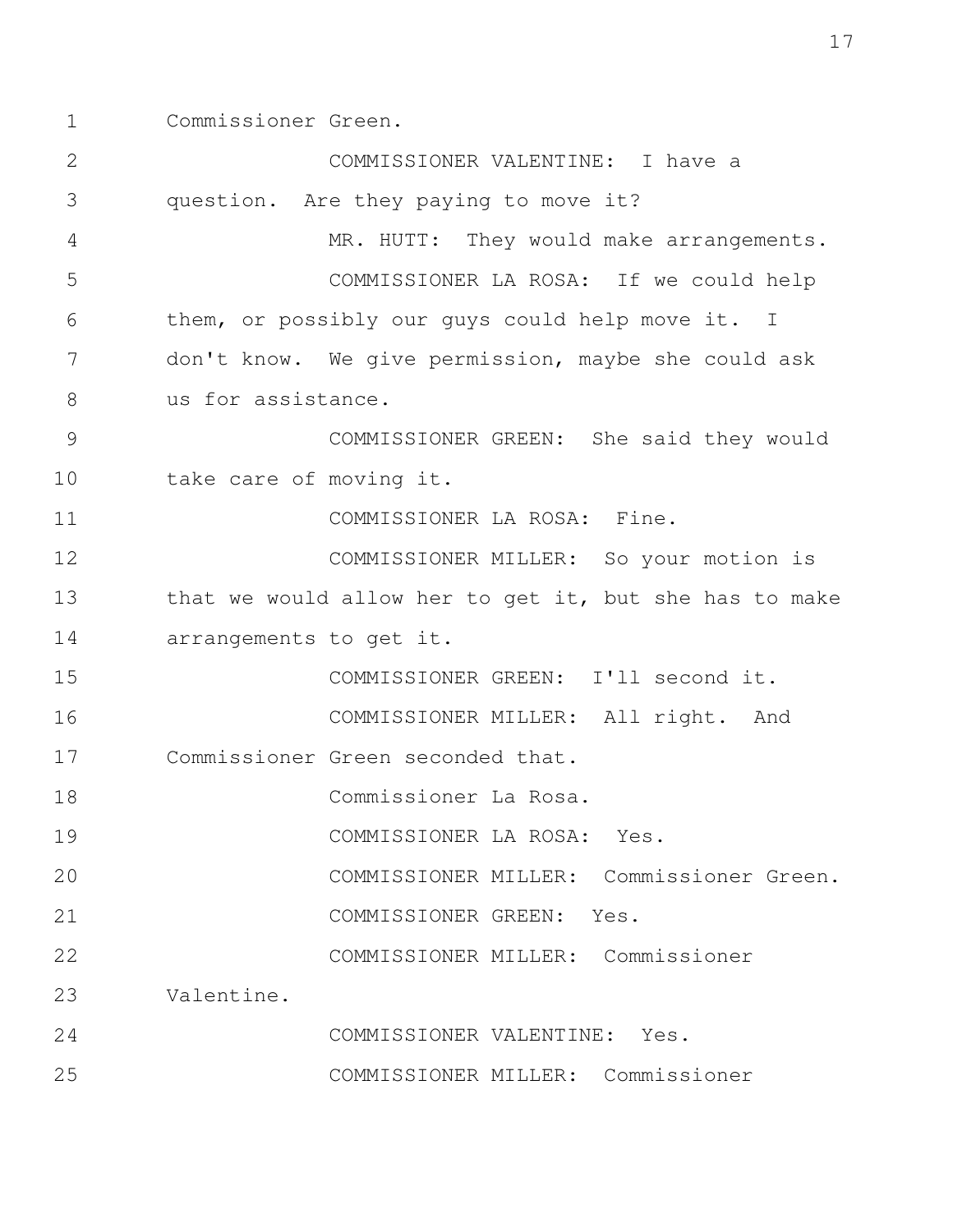1 Palladino.

| $\mathbf{2}$  |                         | COMMISSIONER PALLADINO: Yes.                |
|---------------|-------------------------|---------------------------------------------|
| 3             |                         | COMMISSIONER MILLER: I vote yes, also.      |
| 4             |                         | So you can contact her and make             |
| 5             | arrangements.           |                                             |
| 6             |                         | Anything else?                              |
| 7             |                         | COMMISSIONER HUTT: I have nothing.          |
| 8             |                         | COMMISSIONER MILLER: That being said, I     |
| $\mathcal{G}$ |                         | need a motion to adjourn.                   |
| 10            |                         | COMMISSIONER GREEN: I'll make a motion      |
| 11            | to adjourn.             |                                             |
| 12            |                         | COMMISSIONER MILLER: Motion by              |
| 13            | Commissioner Green.     |                                             |
| 14            |                         | COMMISSIONER VALENTINE: I'll second it.     |
| 15            |                         | COMMISSIONER MILLER: Seconded by            |
| 16            | Commissioner Valentine. |                                             |
| 17            |                         | Commissioner Palladino?                     |
| 18            |                         | COMMISSIONER PALLADINO: Yes.                |
| 19            |                         | COMMISSIONER MILLER: Commissioner           |
| 20            | Valentine.              |                                             |
| 21            |                         | COMMISSIONER VALENTINE: Yes.                |
| 22            |                         | Commissioner Green.<br>COMMISSIONER MILLER: |
| 23            |                         | COMMISSIONER GREEN:<br>Yes.                 |
| 24            |                         | COMMISSIONER MILLER: Commissioner La        |
| 25            | Rosa.                   |                                             |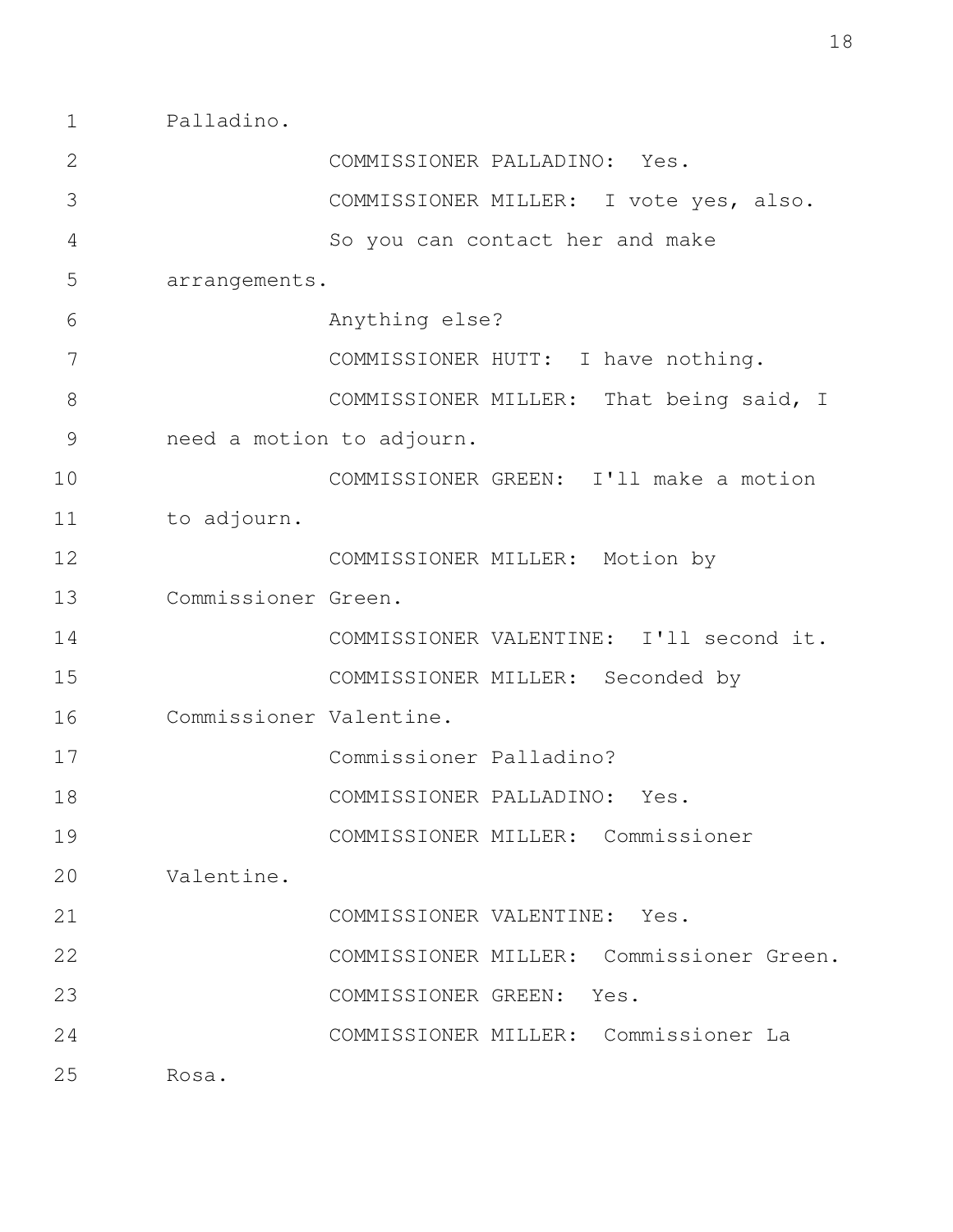| $\mathbf 1$    |              | COMMISSIONER LA ROSA: Yes.              |
|----------------|--------------|-----------------------------------------|
| $\sqrt{2}$     |              | COMMISSIONER MILLER: I vote yes.        |
| $\mathcal{S}$  |              | We're adjourned.                        |
| $\overline{4}$ |              | Thank you very much for coming out. Get |
| 5              | home safely. |                                         |
| $\sqrt{6}$     |              |                                         |
| 7              |              | (At 7:25 p.m., proceedings were         |
| $8\,$          | concluded.)  |                                         |
| $\mathsf 9$    |              |                                         |
| $10$           |              |                                         |
| $11$           |              |                                         |
| 12             |              |                                         |
| 13             |              |                                         |
| 14             |              |                                         |
| $15$           |              |                                         |
| 16             |              |                                         |
| $17$           |              |                                         |
| 18             |              |                                         |
| 19             |              |                                         |
| $20$           |              |                                         |
| 21             |              |                                         |
| 22             |              |                                         |
| 23             |              |                                         |
| 24             |              |                                         |
| 25             |              |                                         |